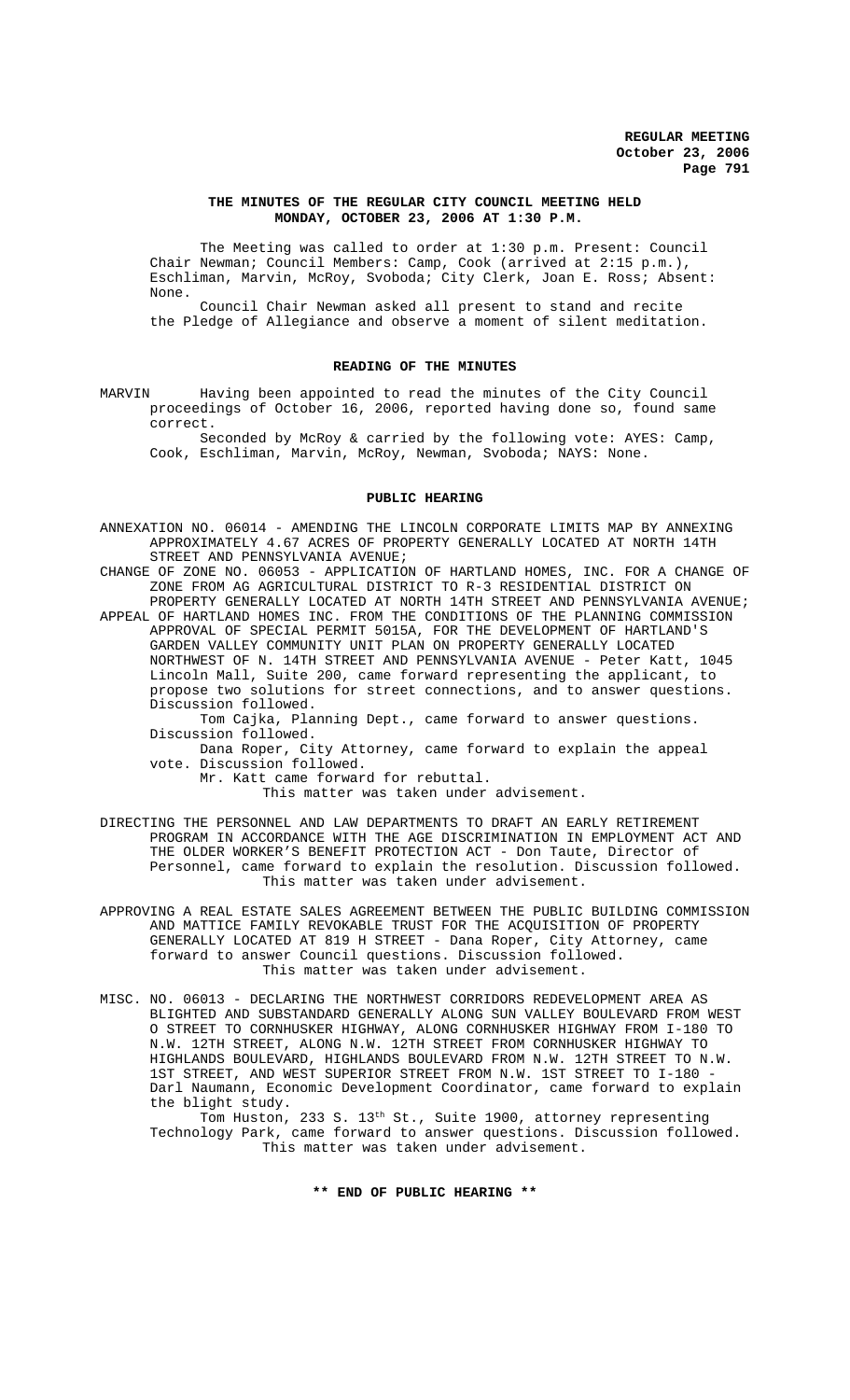# **COUNCIL ACTION**

**LIQUOR RESOLUTIONS - NONE**

## ORDINANCES - 2<sup>ND</sup> READING & RELATED RESOLUTIONS (as required)

- APPROVING AN AGREEMENT BETWEEN THE CITY AND THE FIRTH COMMUNITY CENTER FOR THE LEASE OF SPACE BY THE LINCOLN AREA AGENCY ON AGING FOR ITS ACTIVAGE CENTER PROGRAM AT 311 NEMAHA STREET, FIRTH, NE FOR A PERIOD OF SEPTEMBER 1, 2006 THROUGH AUGUST 31, 2007 - CLERK read an ordinance, introduced by Dan Marvin, accepting and approving a Lease Agreement between the City of Lincoln and Firth Community Center for the lease of office space by the Lincoln Area Agency on Aging for its ActivAge Center program at 311 Nemaha Street, Firth, NE for a term beginning September 1, 2006 through August 31, 2007, the second time.
- STREET NAME CHANGE NO. 06008 NAMING THE UNNAMED STREET ENTERING EAST CAMPUS AS "DAIRY STORE DRIVE" LOCATED NORTH OFF OF HOLDREGE STREET BETWEEN 37TH AND 38TH STREETS - CLERK read an ordinance, introduced by Dan Marvin, naming the unnamed street entering East Campus as "Dairy Store Drive" located north off of Holdrege Street between 37<sup>th</sup> and 38<sup>th</sup> Streets, as recommended by the Street Name Committee, the second time.
- STREET NAME CHANGE NO. 06007 RENAMING "SALT CREEK ROAD" AS "OX BOW ROAD" AND "ENTERPRISE CIRCLE" AS "OX BOW COURT" IN LANDMARK CORPORATE CENTER PRELIMINARY AND FINAL PLATS GENERALLY LOCATED AT N. 33RD STREET AND FOLKWAYS BOULEVARD - CLERK read an ordinance, introduced by Dan Marvin, changing the name of "Salt Creek Road" to "Ox Bow Road" and "Enterprise Circle" to Ox Bow Court" located N.  $33^{rd}$  Street and Folkways Boulevard, as recommended by the Street Name Committee, the second time.
- ANNEXATION NO. 06014 AMENDING THE LINCOLN CORPORATE LIMITS MAP BY ANNEXING APPROXIMATELY 4.67 ACRES OF PROPERTY GENERALLY LOCATED AT NORTH 14TH STREET AND PENNSYLVANIA AVENUE. (RELATED ITEMS: 06-187, 06-188, 06R-<br>204), - CLERK read an ordinance, introduced by Dan Marvin, annexing - CLERK read an ordinance, introduced by Dan Marvin, annexing and including the below described land as part of the City of Lincoln, Nebraska and amending the Corporate Limits Map attached to and made a part of Ordinance No. 18208, to reflect the extension of the corporate limits boundary of the City of Lincoln, Nebraska established and shown thereon, the second time.
- CHANGE OF ZONE NO. 06053 APPLICATION OF HARTLAND HOMES, INC. FOR A CHANGE OF ZONE FROM AG AGRICULTURAL DISTRICT TO R-3 RESIDENTIAL DISTRICT ON PROPERTY GENERALLY LOCATED AT NORTH 14TH STREET AND PENNSYLVANIA AVENUE. (RELATED ITEMS: 06-187, 06-188, 06R-204) - CLERK read an ordinance, introduced by Dan Marvin, amending the Lincoln Zoning District Maps attached to and made a part of Title 27 of the Lincoln Municipal Code, as provided by Section 27.05.020 of the Lincoln Municipal Code, by changing the boundaries of the districts established and shown thereon, the second time.
- APPEAL OF HARTLAND HOMES INC. FROM THE CONDITIONS OF THE PLANNING COMMISSION APPROVAL OF SPECIAL PERMIT 5015A, FOR THE DEVELOPMENT OF HARTLAND'S GARDEN VALLEY COMMUNITY UNIT PLAN ON PROPERTY GENERALLY LOCATED NORTHWEST OF N. 14TH STREET AND PENNSYLVANIA AVENUE. (RELATED ITEMS: 06-187, 06-188, 06R-204) (ACTION DATE: 10/30/06).

#### **RESOLUTIONS**

DIRECTING THE PERSONNEL AND LAW DEPARTMENTS TO DRAFT AN EARLY RETIREMENT PROGRAM IN ACCORDANCE WITH THE AGE DISCRIMINATION IN EMPLOYMENT ACT AND THE OLDER WORKER'S BENEFIT PROTECTION ACT - PRIOR to reading: CAMP Moved to place Bill No. 06R-201 on pending. Seconded by Svoboda & **LOST** by the following vote: AYES: Camp, Svoboda; NAYS: Cook, Eschliman, Marvin, McRoy, Newman. ESCHLIMAN Moved to amend Bill No. 06R-201 in the following manner: 1. On line 8 after the word "program" insert the words to be brought forward for consideration and vote of the City Council. Seconded by McRoy & carried by the following vote: AYES: Cook,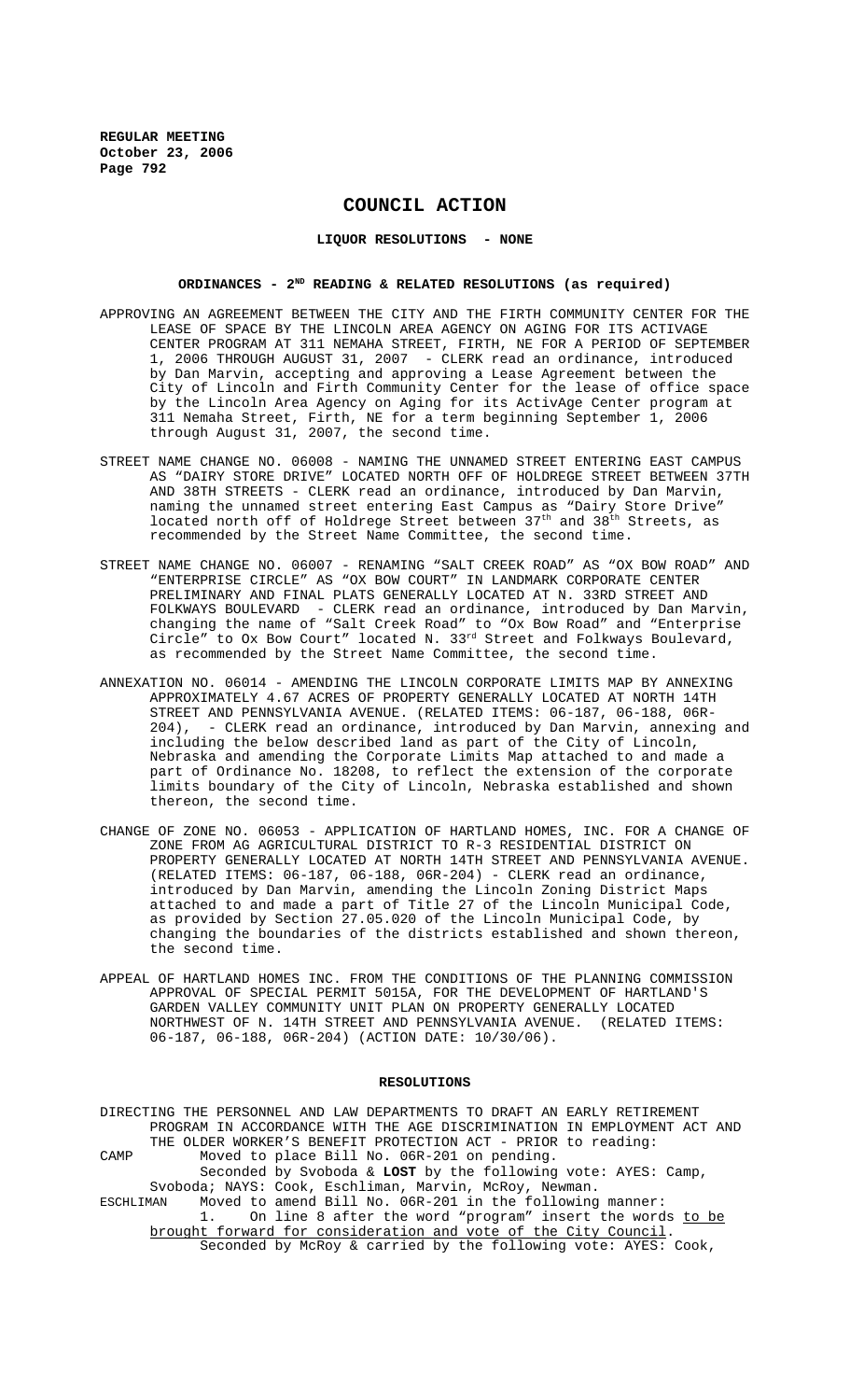Eschliman, Marvin, McRoy, Newman; NAYS: Camp, Svoboda. CLERK Read the following resolution, introduced by Annette McRoy, who moved its adoption:<br>A-84080 WHEREAS, empl WHEREAS, employee payroll expense is a significant portion of the City budget; and WHEREAS, controlling the long-term growth in the cost of personnel expense is a responsible and fiscally prudent management practice; and WHEREAS, many governmental entities, including the City of Lincoln

have offered early retirement packages to their employees. NOW, THEREFORE, BE IT RESOLVED, by the City Council of the City of Lincoln, Nebraska:

That the Personnel and Law Departments will draft an early retirement program to be brought forward for consideration and vote of the City Council in accordance with the Age Discrimination in Employment Act (ADEA) and the Older Worker's Benefit Protection Act (OWBPA), 29 U.S.C. § 621-634, which will include the following elements:

1. Voluntary participation;

2. Applicable to employees age of 55 or older;

3. Establishes the number of years of service for eligibility;

4. Establishes the period of enrollment eligibility for

employees;<br>5. Provision for an incentive payment into the employee's Post Employment Health Plan (PEHP); and<br>6. Such other terms and co

Such other terms and conditions as are necessary or useful in establishing such a program.

Introduced by Annette McRoy Seconded by Marvin & carried by the following vote: AYES: Cook, Eschliman, Marvin, McRoy, Newman; NAYS: Camp, Svoboda.

APPROVING A REAL ESTATE SALES AGREEMENT BETWEEN THE PUBLIC BUILDING COMMISSION AND MATTICE FAMILY REVOKABLE TRUST FOR THE ACQUISITION OF PROPERTY GENERALLY LOCATED AT 819 H STREET - CLERK read the following resolution, introduced by Dan Marvin, who moved its adoption:

A-84081 WHEREAS, the Public Building Commission has entered into a Real Estate Sales Agreement with Mattice Family Revokable Trust, for the purchase of the west 24.5 feet of Lot 4, Block 145, Original Plat of the City of Lincoln, Lancaster County, Nebraska, also known as 819 H Street; and

WHEREAS, title to this property will be held in the name of the City of Lincoln, a municipal corporation, and the County of Lancaster, Nebraska, a political subdivision of the State of Nebraska, for the Public Building Commission as authorized by Neb. Rev. Stat. § 13- 1304(4); and

WHEREAS, the property shall be used for additional parking for the County and the City which is the same purpose for which the bonds are being issued; and

WHEREAS, the money for this acquisition will come from the parking garage bonds approved and authorized by Ordinance No. 18035, passed by the City Council on July 15, 2002.

NOW, THEREFORE, BE IT RESOLVED by the City Council of the City of Lincoln, Nebraska, and the Board of County Commissioners of the County of Lancaster, Nebraska that the attached Real Estate Sales Agreement for the acquisition of 819 H Street, with funding for the purchase to come from the parking garage bond fund, is hereby approved.

Introduced by Dan Marvin Seconded by Camp & carried by the following vote: AYES: Camp, Cook, Eschliman, Marvin, McRoy, Newman, Svoboda; NAYS: None.

- MISC. NO. 06013 DECLARING THE NORTHWEST CORRIDORS REDEVELOPMENT AREA AS BLIGHTED AND SUBSTANDARD GENERALLY ALONG SUN VALLEY BOULEVARD FROM WEST O STREET TO CORNHUSKER HIGHWAY, ALONG CORNHUSKER HIGHWAY FROM I-180 TO N.W. 12TH STREET, ALONG N.W. 12TH STREET FROM CORNHUSKER HIGHWAY TO HIGHLANDS BOULEVARD, HIGHLANDS BOULEVARD FROM N.W. 12TH STREET TO N.W. 1ST STREET, AND WEST SUPERIOR STREET FROM N.W. 1ST STREET TO I-180 - CLERK read the following resolution, introduced by Annette McRoy who moved its adoption:
- A-84082 WHEREAS, it is desirable and in the public interest that the City of Lincoln, Nebraska, a municipal corporation and a city of the primary class, undertake and carry out urban redevelopment projects in areas of the City which are determined to be substandard and blighted and in need of redevelopment; and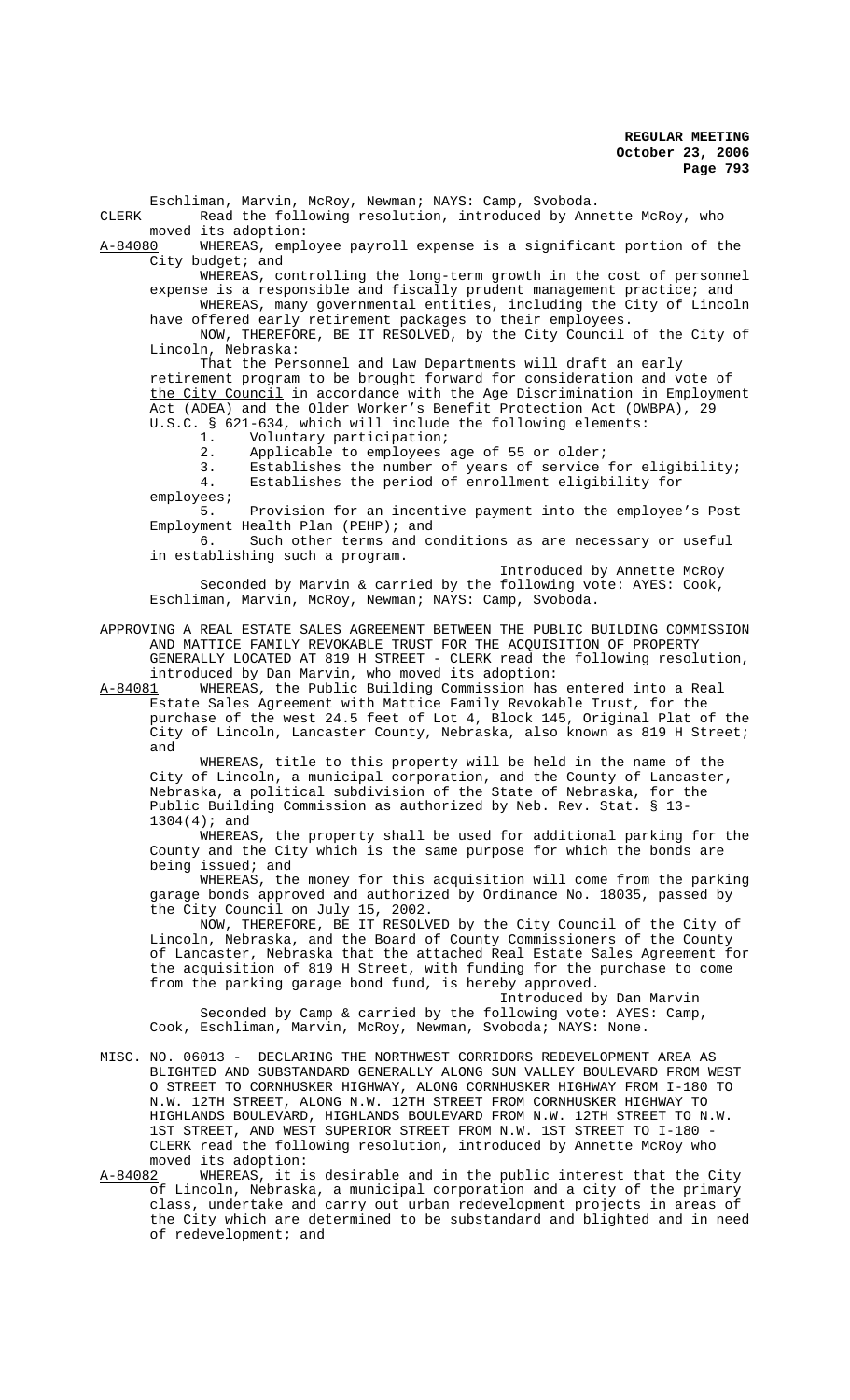> WHEREAS, Chapter 18, Article 21, Nebraska Reissue Revised Statutes of 1943, as amended, known as the Community Development Law, is the urban renewal and redevelopment law for the State of Nebraska and prescribes the requirements and procedures for the planning and implementation of urban redevelopment projects; and

> WHEREAS, the City in accordance with its Home Rule Charter and the laws of the State of Nebraska applicable to cities of the primary class has duly prepared and approved a general plan for the development of the City known as its Comprehensive Plan, all as required by Section 18- 2110, R.R.S. 1943; and

WHEREAS, this Council has received and duly considered evidence relating to the present condition of the Northwest Corridors Redevelopment Area, as shown and described on Attachment "A"; and

WHEREAS, this Council has received and duly considered other evidence, including evidence relating to the scope and limitations of the nearby redevelopment plans in the area, and the inability of the other plans to effectively remedy the substandard and blighted conditions;

WHEREAS, Article 8, Section 12 of the Constitution of the State of Nebraska requires that said area must be found to be both substandard and blighted in order for tax increment financing to be used in said area; and

WHEREAS, Section 18-2109, R.R.S. 1943, as amended, requires that prior to the preparation by the City of an urban redevelopment plan for -<br>a redevelopment project for the Northwest Corridors Redevelopment Area, this Council as governing body of the City, by resolution, after review and recommendation from the Lincoln City Lancaster County Planning Commission, find and determine that said area is both a substandard and blighted area as defined in said Community Development Law, and in need of redevelopment; and

WHEREAS, on September 19, 2006, notice of public hearing was mailed, postage prepaid, to the president or chairperson of the governing body of each county, school district, community college, educational service unit, and natural resource district in which the real property subject to such plan is located and whose property tax receipts would be directly affected and to all registered neighborhood associations located in whole or in part within one mile radius of the area to be redeveloped setting forth the time, date, place, and purpose, of the public hearing to be held on September 27, 2006, before the Lincoln City - Lancaster County Planning Commission regarding the proposed determination that the Northwest Corridors Redevelopment Area be declared a blighted and substandard area as defined in the Nebraska Community Development Law, a copy of said notice and list of said registered neighborhood associations having been attached hereto as Attachment "B" and "C" respectively; and

WHEREAS, the Lincoln City-Lancaster County Planning Commission on September 27, 2006 recommended that the Northwest Corridors Redevelopment Area be found to be both a substandard and blighted area as defined in said Community Development Law and the evidence demonstrates that said Northwest Corridors Redevelopment Area as shown and described on Attachment "A" constitutes both a substandard and blighted area as defined in said Community Development Law, which area is in need of redevelopment.

WHEREAS, on October 12, 2006 a notice of public hearing was mailed, postage prepaid, to the foregoing governing bodies and registered neighborhood associations setting forth the time, date, place, and purpose of the public hearing before the City Council to be held on October 23, 2006 regarding the proposed determination that the Northwest Corridors Redevelopment Area be declared a blighted and substandard area as defined in the Nebraska Community Development Law, a copy of said notice having been attached hereto as Attachment "D"; and

WHEREAS, on October 6, 2006 and October 13, 2006 a notice of public hearing was published in the Lincoln Journal Star newspaper, setting forth the time, date, place, and purpose of the public hearing to be held on October 23, 2006 regarding the proposed determination that the Northwest Corridors Redevelopment Area be declared a blighted and substandard area as defined in the Nebraska Community Development Law, a copy of such notice having been attached hereto and marked as Attachment "E"; and

WHEREAS, on October 23, 2006 in the City Council Chambers of the County City Building, 555 South 10th Street, Lincoln, Nebraska, the City Council held a public hearing relating to the proposed determination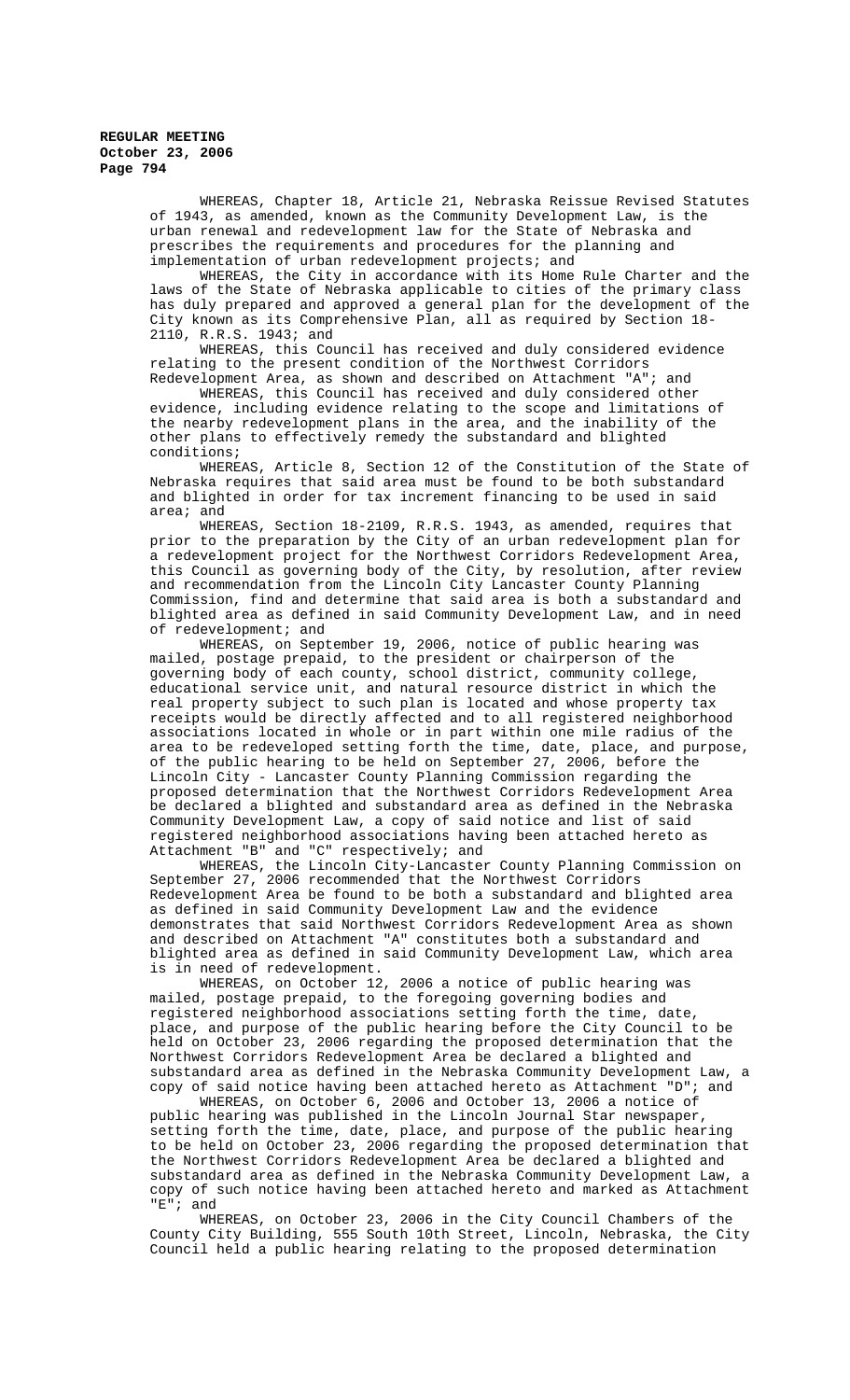that the Northwest Corridors Redevelopment Area be declared a blighted and substandard area as defined in the Nebraska Community Development Law and all interested parties were afforded at such public hearing a reasonable opportunity to express their views respecting said proposed plan; and

WHEREAS, the City Council has duly considered all statements made and materials submitted relating to said proposed determination.

NOW, THEREFORE, BE IT RESOLVED by the City Council of the City of Lincoln, Nebraska:

1. That it is hereby found and determined that the Northwest Corridors Redevelopment Area as shown and described on Attachment "A", constitutes both a substandard and blighted area as defined by subsections (10) and (11), respectively, of Section 18-2103, R.R.S. 1943, as amended, and that said area is in need of redevelopment.

2. That it is hereby found and determined that substandard and blighted conditions exist as set forth and discussed in Attachment "F" (entitled Blight and Substandard Determination Study) attached hereto and incorporated herein as though fully set forth verbatim.

3. That such substandard and blighted conditions are beyond remedy and control solely by regulatory process and the exercise of police power and cannot be dealt with effectively by the ordinary operations or private enterprise without the aids provided by the Community Development law, specifically including Tax Increment Financing. The elimination of said substandard and blighted conditions under the authority of the Community Development Law is found to be a public purpose and in the public interest.<br>4. That it is hereby found and de

That it is hereby found and determined that said area is an eligible site for urban redevelopment projects under the provision of Chapter 18, Article 21, Nebraska Revised Statutes of 1943, as amended.

BE IT FURTHER RESOLVED that the Department of Urban Development as the duly designated community development agency for the City of Lincoln is hereby authorized and directed to immediately proceed with the preparation of a new redevelopment plan and associated projects for the Northwest Corridors Redevelopment Area, which plan shall be prepared in accordance with the requirements and procedures of said Chapter 18, Article 21, for ultimate review and consideration by this Council.

Introduced by Annette McRoy Seconded by Marvin & carried by the following vote: AYES: Camp, Cook, Eschliman, Marvin, McRoy, Newman, Svoboda; NAYS: None.

## **PETITIONS AND COMMUNICATIONS**

SETTING THE HEARING DATE OF MONDAY, NOVEMBER 6, 2006 AT 1:30 P.M. FOR THE APPLICATION OF DOUGHBOYZ, INC. DBA DOUGHBOYZ BISTRO/SCRUMPY JACKS FOR AN ADDITION TO PREMISE AT 5520 S. 56TH ST., SUITES 185 & 195 BY THE ADDITION OF A SIDEWALK CAFÉ MEASURING APPROX. 15' X 20' - CLERK read the following resolution, introduced by Annette McRoy, who moved its

adoption:<br><u>A-84083</u> BE BE IT RESOLVED by the City Council, of the City of Lincoln, that a hearing date is hereby set for Monday, November 6, 2006, at 1:30 p.m. or as soon thereafter as possible in the City Council Chambers, County-City Building, 555 S. 10th St., Lincoln, NE, for the application of Doughboyz, Inc. dba Doughboyz Bistro/Scrumpy Jacks for an addition to premise at 5520 S. 56th Street, Suites 185 & 195 by the addition of a sidewalk café measuring approx. 15' x 20'.

If the Police Dept. is unable to complete the investigation by said time, a new hearing date will be set. Introduced by Annette McRoy

Seconded by Svoboda & carried by the following vote: AYES: Camp, Cook, Eschliman, Marvin, McRoy, Newman, Svoboda; NAYS: None.

- SETTING THE HEARING DATE OF MONDAY, NOVEMBER 6, 2006 AT 1:30 P.M. FOR THE APPLICATION OF LEAD DOG ENTERTAINMENT, INC. DBA THE PIT CREW FOR A CLASS C LIQUOR LICENSE LOCATED AT 3223 CORNHUSKER HIGHWAY - CLERK read the following resolution, introduced by Annette McRoy, who moved its adoption:
- A-84084 BE IT RESOLVED by the City Council, of the City of Lincoln, that a hearing date is hereby set for Monday, November 6, 2006, at 1:30 p.m. or as soon thereafter as possible in the City Council Chambers, County-City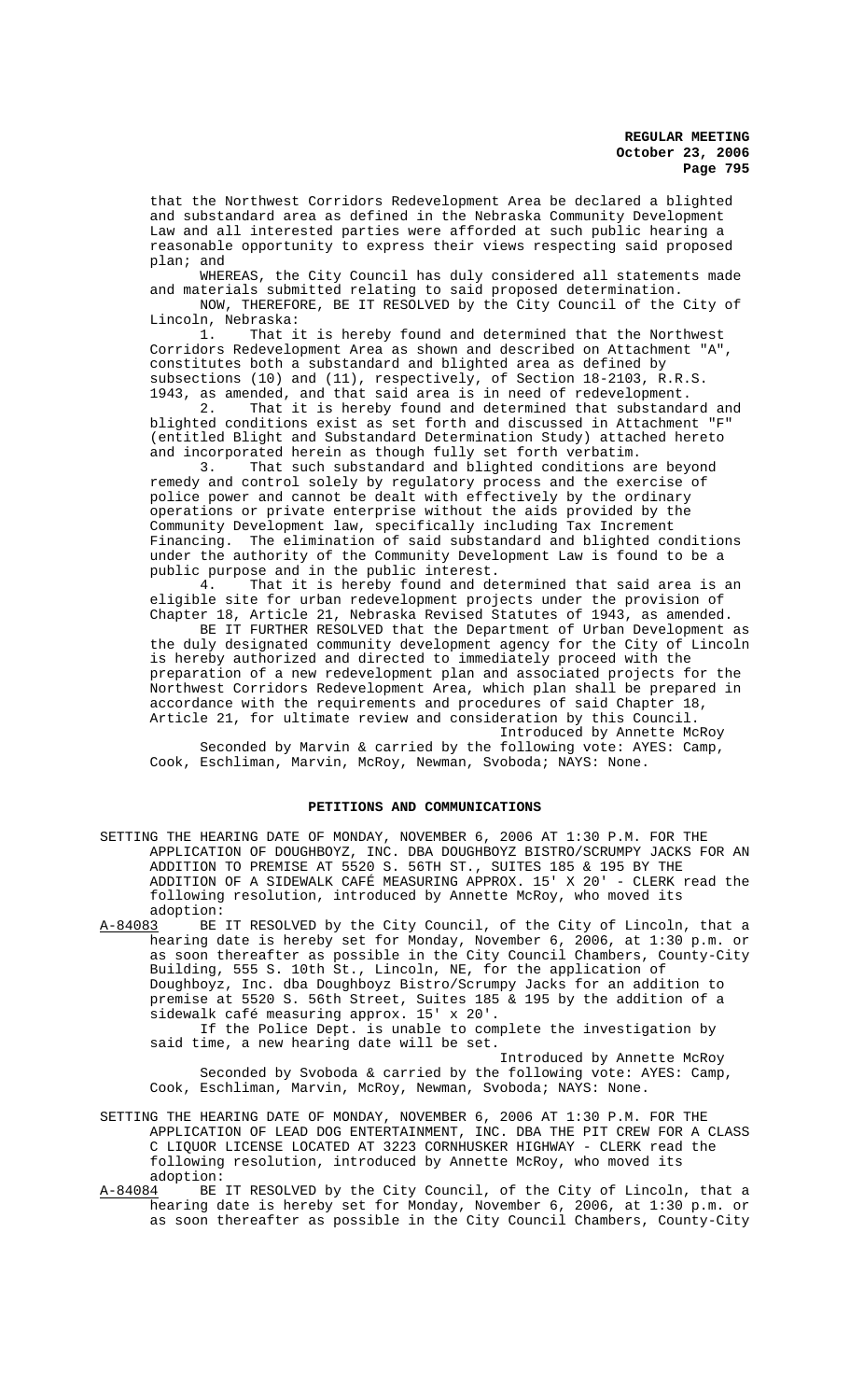> Building, 555 S. 10th St., Lincoln, NE, for the application of Lead Dog Entertainment, Inc. dba The Pit Crew for a Class C liquor license located at 3223 Cornhusker Highway.

If the Police Dept. is unable to complete the investigation by said time, a new hearing date will be set.

Introduced by Annette McRoy Seconded by Svoboda & carried by the following vote: AYES: Camp, Cook, Eschliman, Marvin, McRoy, Newman, Svoboda; NAYS: None.

#### **REPORTS OF CITY OFFICERS**

APPOINTING BOB FITZSIMMONS AND STEVE WILLBORN TO THE LINCOLN-LANCASTER WOMEN'S COMMISSION TO FILL UNEXPIRED TWO-YEAR TERMS EXPIRING JANUARY 1, 2008 - CLERK read the following resolution, introduced by Dan Marvin, who moved

its adoption:<br>A-84085 BE IT R BE IT RESOLVED by the City Council of the City of Lincoln, Nebraska:

That the appointment of Bob FitzSimmons and Steve Willborn to the Lincoln-Lancaster Women's Commission to fill an unexpired two-year term expiring January 1, 2008 is hereby approved.

Introduced by Dan Marvin Seconded by Svoboda & carried by the following vote: AYES: Camp, Cook, Eschliman, Marvin, McRoy, Newman, Svoboda; NAYS: None.

AFFIDAVIT OF MAILING FOR BOARD OF EQUALIZATION FOR DOWNTOWN BUSINESS IMPROVEMENT DISTRICT, CORE BUSINESS IMPROVEMENT DISTRICT OVERLAY & DOWNTOWN MAINTENANCE DISTRICT TO BE HELD ON MONDAY, NOVEMBER 6, 2006 - CLERK presented said report which was placed on file in the Office of the City Clerk.

## ORDINANCES - 1<sup>st</sup> READING & RELATED RESOLUTIONS - NONE

#### **ORDINANCES - 3RD READING & RELATED RESOLUTIONS (as required)**

AMENDING TITLE 5 OF THE LINCOLN MUNICIPAL CODE RELATING TO LICENSES AND REGULATIONS BY AMENDING OR REPEALING SECTIONS WITHIN CHAPTER 5.41, SALVAGING, RECYCLING AND COMPOSTING OPERATIONS, TO DELETE PROVISIONS RELATING TO SALVAGING OPERATIONS AND TO MAKE CHAPTER 5.41 APPLY ONLY TO RECYCLING AND COMPOSTING OPERATIONS; ADDING A NEW CHAPTER 5.43 ENTITLED SALVAGE DEALERS AND SALVAGE COLLECTORS TO ESTABLISH AND RELOCATE PROVISIONS DEALING WITH SALVAGING OPERATIONS PREVIOUSLY FOUND IN CHAPTER 5.41. (8/14/06 - P.H. & ACTION CON'T. TO 9/11/06) (9/11/06 - P.H. & ACTION CON'T. TO 10/9/06) (10/9/06 - P.H. & ACTION CON'T. TO 10/16/06) (10/16/06 - ACTION DELAYED 1 WK TO 10/23/06) - PRIOR TO READING:

COOK Moved Amendment #1 to Bill No. 06-137S in the following manner: On page 3, strike line 19-22, and insert in lieu thereof the following:

Established Place of Business shall mean a permanent business location that conforms with applicable zoning laws at which the facility conducts its business and may be accessed by the public during posted reasonable business hours which shall not be less than forty hours per week.

2. On page 3, strike lines 25-28, and insert in lieu thereof the following:

High Value Salvage Collector shall mean any person not having a premises as defined in this section who gathers, collects, buys, sells or otherwise deals in any high value salvage material.<br>3. On page 8, after line 24, insert a new par

3. On page 8, after line 24, insert a new paragraph (b) as follows and renumber the subsequent paragraphs accordingly:

(b) A salvage operation or recycling processing center operation permit shall not be suspended or revoked for failure to comply with the requirements under LMC 5.41.210 or 5.41.220, if such failure is due to mistake or inadvertence, except as provided in LMC 5.41.090(b). If any such failure to comply is discovered, the Director or Chief of Police shall notify the permit holder of such deficiencies and shall afford the permit holder a reasonable opportunity and time, not exceeding thirty days, to correct said deficiencies. If a permit holder has been given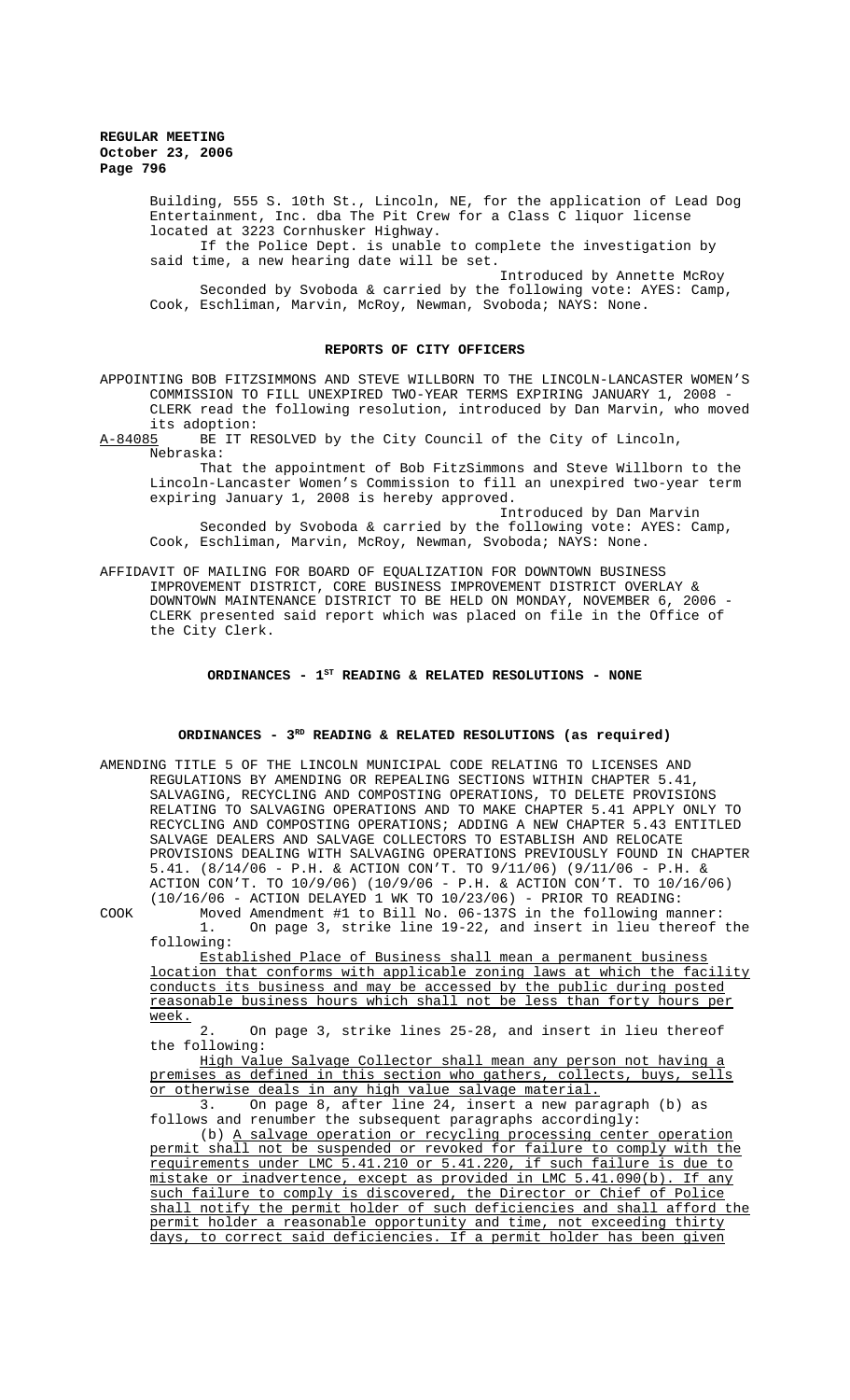three or more opportunities during any two-year period to correct such deficient record-keeping practices, its permit to operate may be suspended or revoked.

4. On page 8, beginning on line 29, amend paragraph (d) to read as follows:

(d) No suspension or revocation shall be effective until after the ten-day period provided for appeal. If an appeal is filed it shall operate as a stay to such suspension or revocation until the appeal is heard by the Director. Appeals of the Director's final decision may be appealed as provided by state law.

5. On page 10, beginning on line 29, amend paragraph (d) to read as follows:

(d) No suspension or revocation shall be effective until after the ten-day period provided for appeal. If an appeal is filed it shall operate as a stay to such suspension or revocation until the appeal heard by the Chief of Police. Appeals of the Chief of Police's final decision may be appealed as provided by state law.

6. On page 15, strike lines 12 through 14 and insert in lieu thereof the following language:

On January 1, 2008 the Chief of Police shall provide a report to the Mayor and City Council evaluating the effectiveness of the permit and reporting program for high value salvage materials and making recommendations for any changes necessary to improve the program, and thereafter, upon request of the Mayor or City Council, the Chief of Police shall provide such reports.

7. On page 15, after line 14, insert a new Section 21 to read as follows:

Section 21. That Chapter 5.41 of the Lincoln Municipal Code be amended by adding a new section numbered 5.41.270 to read as follows: 5.41.270 Grace Period.

This ordinance shall not go into effect until December 1, 2006 with the exception of Section 5.41.220(b). In order to allow time for high value salvage collectors to apply for a permit, Section 5.41.220(b) shall not go into effect until February 1, 2007.

8. Renumber the subsequent paragraph numbers accordingly.

Seconded by McRoy & carried by the following vote: AYES: Camp, Cook, Eschliman, Marvin, McRoy, Newman, Svoboda; NAYS: None.

COOK Moved Amendment #3 to Bill No. 06-137 by accepting the Substitute Ordinance attached hereto.

Seconded by McRoy & carried by the following vote: AYES: Camp, Cook, Eschliman, Marvin, McRoy, Newman, Svoboda; NAYS: None.

COOK Requested Law Dept. to come forward to clarify the contractual agreement for the record.

Margaret Blatchford, Asst. City Attorney, came forward to state the following: Councilman Cook describes a situation where if you are a salvage operator and you have some type of contractual relationship with a commercial facility that they provide bins to that facility wherein they essentially put their scrap material in that bin pursuant to a contract. So the question came up: How do you record or get a signature for each time they fill up that bin and the operator goes and picks it up? For the record, we think that the contract itself fulfills the requirements under 5.41.210(b) sub-section 3 and 6. That the contract would fulfill the signature of the customer and the information about the name, address or operator's license of the customer.

CLERK Read an ordinance, introduced by Jonathan Cook, amending Title 5 of the Lincoln Municipal Code relating to Licenses and Regulations by amending or repealing sections within Chapter 5.41, Salvaging Recycling and Composting Operations, to delete provisions relating to salvaging operations and to make Chapter 5.41 apply only to recycling and composting operations; adding a new Chapter 5.43 entitled Salvage Dealers and Salvage Collectors to establish and relocate provisions dealing with salvaging operations previously found in Chapter 5.41, the third time.

COOK Moved to pass the substitute ordinance as amended. The ordinance, being numbered **#18831**, is recorded in Ordinance Book #25, Page

CHANGE OF ZONE 06061 - APPLICATION OF KAPPA HOUSE CORPORATION OF DELTA DELTA DELTA SORORITY TO DESIGNATE THE DELTA DELTA DELTA SORORITY HOUSE AT 1601 R STREET AS A HISTORIC LANDMARK - CLERK read an ordinance, introduced by Robin Eschliman, amending the City of Lincoln District Map attached to and made a part of Title 27 of the Lincoln Municipal Code by designating certain property as a Landmark, the third time.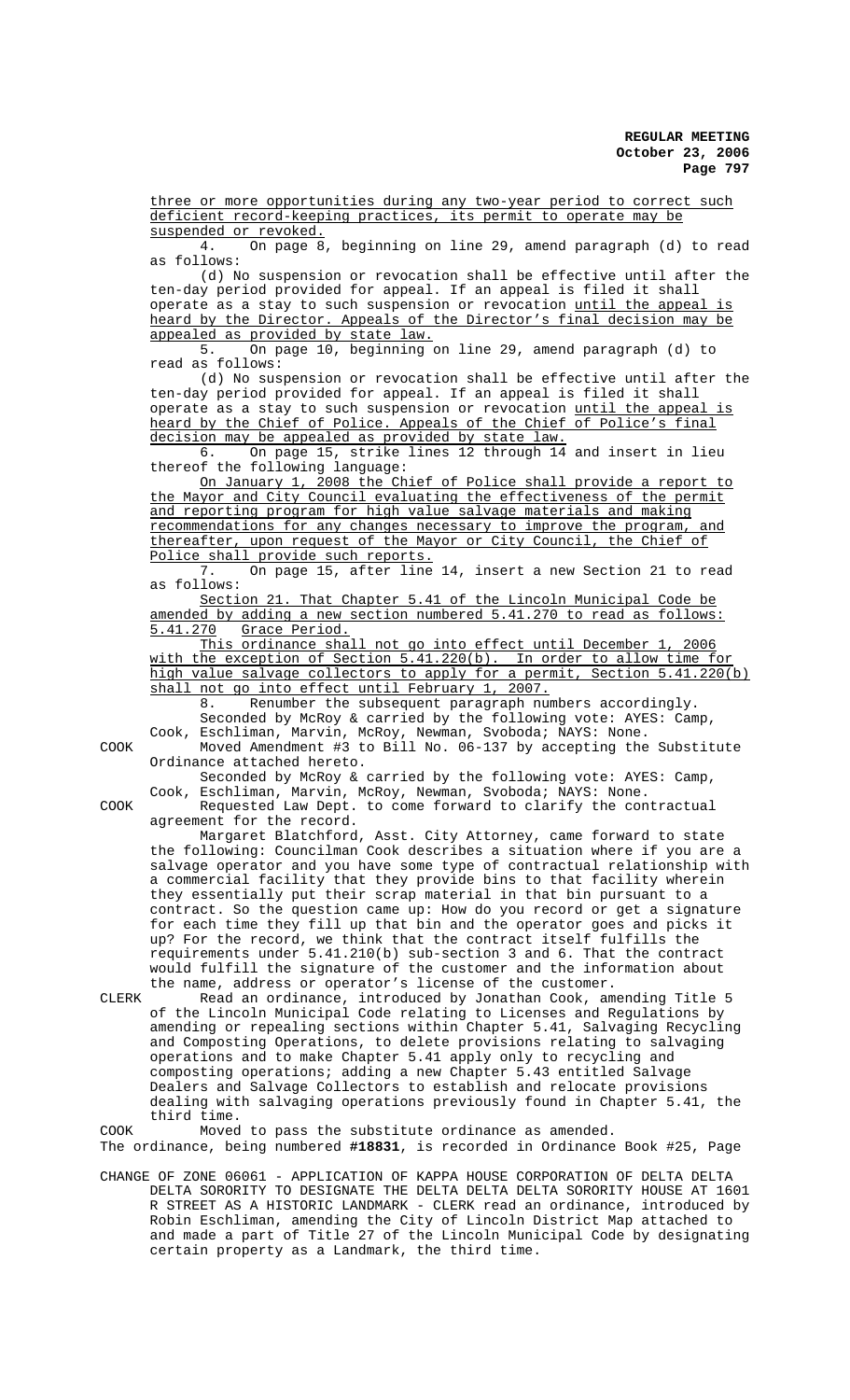ESCHLIMAN Moved to pass the ordinance as read. Seconded by McRoy & carried by the following vote: AYES: Camp, Cook, Eschliman, Marvin, McRoy, Newman, Svoboda; NAYS: None. The ordinance, being numbered **#18832**, is recorded in Ordinance Book #25, Page

- AMENDING CHAPTER 8.12 OF THE LINCOLN MUNICIPAL CODE ENTITLED CHILD CARE FACILITIES TO UPDATE THE PROVISIONS SPECIFICALLY GOVERNING THE OPERATION OF SMALL FAMILY CHILD CARE HOMES INCLUDING REQUIRING TRAINING IN FIRST AID/CPR, DISEASE PREVENTION AND INJURY PREVENTION; PROHIBITING SMOKING IN THE HOME AT ALL TIMES; MODIFYING RECORD REVIEW PERMIT DENIALS; ADOPTING NEW OPERATIONAL REGULATIONS; CLARIFYING ENFORCEMENT PROVISIONS; AND CLARIFYING ENFORCEMENT PROVISIONS TO ASSURE DUE PROCESS - CLERK read an ordinance, introduced by Robin Eschliman, amending Chapter 8.12 of the Lincoln Municipal Code entitled Child Care Facilities to update the provisions specifically governing the operation of small family child care homes including requiring training in first aid/CPR, disease prevention and injury prevention; prohibiting smoking in the home at all times; modifying record review permit denials; adopting new operational regulations; clarifying enforcement provisions; and
- clarifying enforcement provisions to assure due process, the third time.<br>ESCHLIMAN Woved to pass the ordinance as read. Moved to pass the ordinance as read. Seconded by Marvin & carried by the following vote: AYES: Camp,

Cook, Eschliman, Marvin, McRoy, Newman, Svoboda; NAYS: None. The ordinance, being numbered **#18833**, is recorded in Ordinance Book #25, Page

AMENDING CHAPTER 8.14 OF THE LINCOLN MUNICIPAL CODE ENTITLED EARLY CHILDHOOD PROGRAMS TO UPDATE THE PROVISIONS OF THE CHAPTER TO REQUIRE TRAINING IN INJURY AND DISEASE PREVENTION AND SAFE FOOD HANDLING, CREATE PERMIT FEES, ADOPT NEW OPERATIONAL REGULATIONS, AND CLARIFY ENFORCEMENT PROVISIONS TO ASSURE DUE PROCESS - CLERK read an ordinance, introduced by Robin Eschliman, amending Chapter 8.14 of the Lincoln Municipal Code entitled Early Childhood Programs to update the provisions of the chapter to require training in injury and disease prevention and safe food handling, create permit fees, adopt new operational regulations, and clarify enforcement provisions to assure due process, the third time.

ESCHLIMAN Moved to pass the ordinance as read.

Seconded by McRoy & carried by the following vote: AYES: Camp, Cook, Eschliman, Marvin, McRoy, Newman, Svoboda; NAYS: None.

The ordinance, being numbered **#18834**, is recorded in Ordinance Book #25, Page

UPDATING AND AMENDING THE RULES AND REGULATIONS FOR THE CARE OF CHILDREN AND THE OPERATION OF SMALL FAMILY CHILD CARE HOMES ADOPTED PURSUANT TO LINCOLN MUNICIPAL CODE 8.12 TO ADDRESS ISSUES WHICH POSE HEALTH AND SAFETY RISKS TO YOUNG CHILDREN IN HOME BASED CHILD CARE. (ACTION DATE: 10/23/06) - CLERK read the following resolution, introduced by Robin Eschliman, who moved its adoption:<br>A-84086 BE IT RESOLVED by the City C

BE IT RESOLVED by the City Council of the City of Lincoln, Nebraska:

That the Rules and Regulations for the Care of Children and the Operation of Small Family Chid Care Homes adopted pursuant to Lincoln Municipal Code Chapter 8.12, Small Family Child Care Homes, a copy of which is attached hereto, marked as Attachment "A" and made a part hereof by reference, is hereby approved.

Introduced by Robin Eschliman Seconded by McRoy & carried by the following vote: AYES: Camp, Cook, Eschliman, Marvin, McRoy, Newman, Svoboda; NAYS: None.

APPROVING AN AGREEMENT BETWEEN THE CITY AND THE PANAMA PRESBYTERIAN CHURCH FOR THE LEASE OF SPACE BY THE LINCOLN AREA AGENCY ON AGING FOR ITS ACTIVAGE CENTER PROGRAM AT 2ND AND PINE STREETS, PANAMA, NEBRASKA FOR A PERIOD OF SEPTEMBER 1, 2006 THROUGH AUGUST 31, 2007 - CLERK read an ordinance, introduced by Robin Eschliman, accepting and approving a Lease Agreement between the City of Lincoln and Panama Presbyterian Church for the lease of office space by the Lincoln Area Agency on Aging for its ActivAge Center program at 2nd and Pine Streets, Panama, NE for a term beginning September 1, 2006 through August 31, 2007, the third time.<br>ESCHLIMAN Moved to pass the ordinance as read.

Moved to pass the ordinance as read.

Seconded by McRoy & carried by the following vote: AYES: Camp, Cook, Eschliman, Marvin, McRoy, Newman, Svoboda; NAYS: None.

The ordinance, being numbered **#18835**, is recorded in Ordinance Book #25, Page